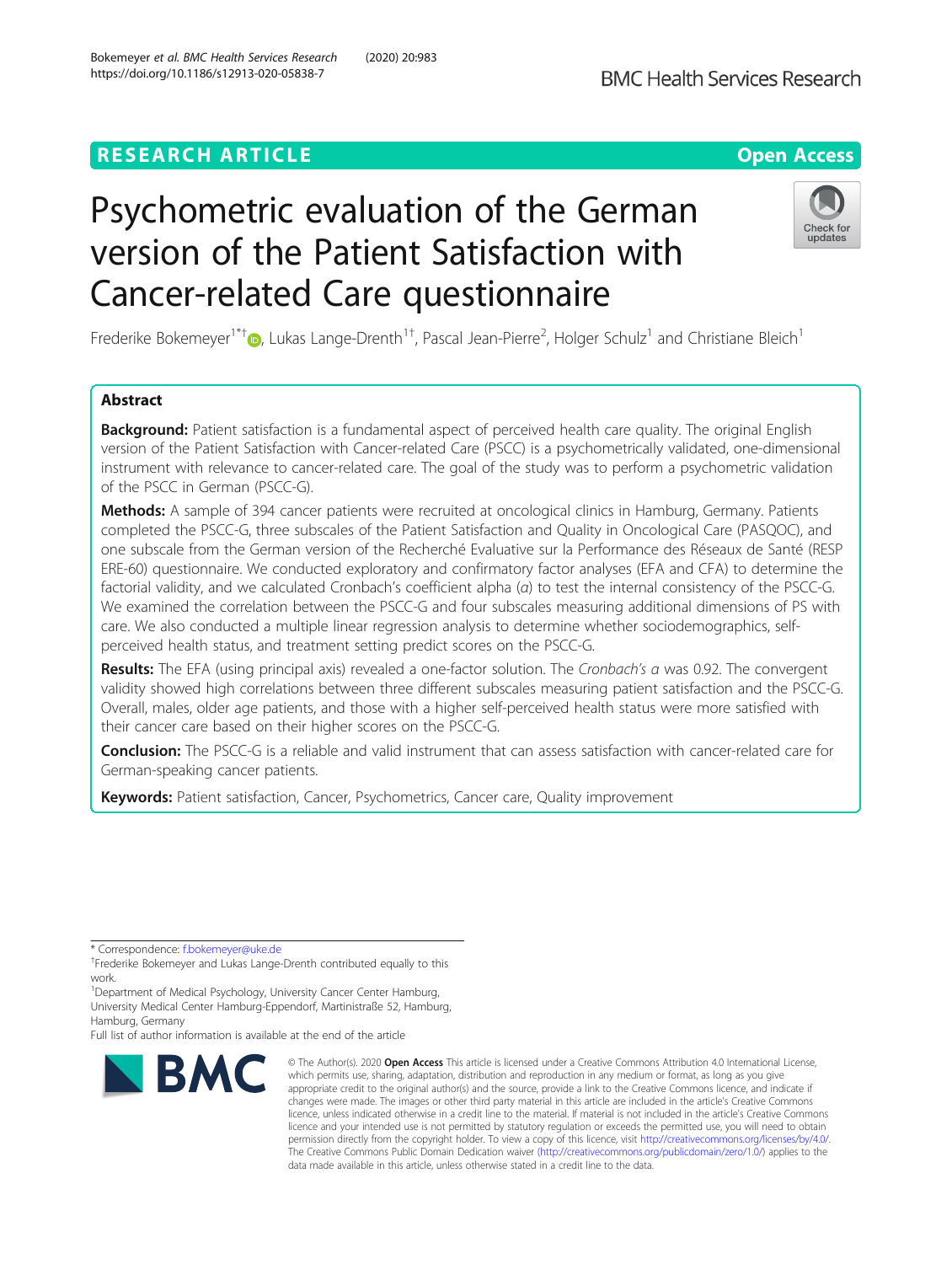## Background

Patients' perception is crucial for assessing the quality of health care and essential for providing insight into the impact of diagnosis and therapy on the patient. Patientreported measures are of importance to the evaluation of the quality of health care provided. Patients' perception of the quality of health care they received is generally determined based on two broad dimensions: patient experience and patient satisfaction  $(PS)$   $[1-3]$  $[1-3]$  $[1-3]$ . Satisfaction measures can provide insights that will facilitate the integration of patients' viewpoints into their treatment processes. Longitudinal assessment of PS can help policymakers make more relevant decisions for resource allocation, inform the evaluation of the effectiveness of health care programs. Additionally, PS instruments can serve as tools for benchmarking the quality of care in clinics and medical practices [[2,](#page-8-0) [4\]](#page-8-0).

PS is an outcome measure of a patient's experiences of care that reflects whether or not the care provided has met the patient's needs and expectations [[2,](#page-8-0) [5](#page-8-0)]. Previous studies have identified various associated factors that can influence PS with cancer care including age [[6\]](#page-8-0), edu-cation [\[7](#page-8-0)], marital status  $[8, 9]$  $[8, 9]$  $[8, 9]$  and quality of life [[10\]](#page-8-0) as well as medical parameters such as self-rated health status [[7,](#page-8-0) [11](#page-8-0)], and types of treatment [[11\]](#page-8-0). Other studies have reported significant associations between PS and cancer treatment outcomes [[7,](#page-8-0) [12](#page-8-0)–[14\]](#page-8-0). Specifically, patients who are satisfied with their cancer care are more likely to adhere to treatment and care follow-up recommendations [[15](#page-8-0)], actively engage in the treatment process and participate in decisions concerning their cancer care [\[16](#page-8-0)].

A variety of different questionnaires measure PS with cancer care. These questionnaires generally focused on a particular type of cancer  $[17]$  $[17]$ , a specific cancer stage  $[18]$  $[18]$  $[18]$ , [19\]](#page-8-0), a single treatment type, or one treatment environment [[20](#page-8-0), [21\]](#page-8-0). None of these questionnaires spans the spectrum of cancer-related care from screening to treatment. However, the Patients Satisfaction with Cancer Care (PSCC) and the Spanish version (PSCC-SP) are brief, psychometrically validated, one-dimensional instruments with relevance to patients receiving diagnostic and therapeutic cancer-related care regardless of their type of cancer [[22](#page-8-0), [23\]](#page-8-0). The goal of this study was to complete the linguistic and psychometric validation of the PSCC for German-speaking patients receiving cancer-related care for different types of malignancies at inpatient or outpatient cancer clinics.

## Methods

## Study design

This study is a psychometric validation analysis of the German version of the PSCC. The Ethics Committee of the Medical Association in Hamburg, Germany (tracking number: PV5785) approved this study. We implemented this study per the Code of Ethics of the Declaration of Helsinki.

## Translation and cultural adaptation of the PSCC for German speakers

We followed a standardized procedure described by the European Organization for Research and Treatment of Cancer (EORTC) quality of life group to translating the original English version of the PSCC [[22\]](#page-8-0) into German (PSCC-G) [\[24](#page-8-0)]. Three of the authors (native German speakers) independently translated the items from English to German. The fourth translator reconciled all three versions of the questionnaire into one final version. Two native English speakers independently backtranslated the reconciled version into English. The two English back-translated versions were compared to the original version by three of the authors, and any deviations were discussed and resolved among all authors.

## Pilot testing

We pilot-tested the PSCC-G with the complete set of validation questionnaires in April 2018 in five cancer patients we recruited from the oncology ward of the University Medical Center Hamburg-Eppendorf (UKE). The inclusion criteria for participation in the pilot test were identical to those of the main study. Participants were instructed to think aloud while completing the questionnaires to identify how items are interpreted, whether instructions are easy to understand, whether problems occur and whether participants can understand the items in the way the researcher intended [[25](#page-8-0)]. The pilot study revealed that patients generally understood the PSCC-G well.

## Procedure and participants

We recruited participants from the oncological wards and outpatient clinics (II. Medical Clinic and Polyclinic, Department of Radiotherapy and Radiation Oncology, the Department of Gynecology and the breast cancer center) of the University Cancer Center Hamburg (UCCH) as well as at both locations of the hematological-oncological outpatient clinic Altona, Hamburg, from May to June 2018. Patients in outpatient treatment were addressed by a researcher while waiting for their appointment. Those in inpatient treatment were approached by a researcher in their room on the ward. In both settings, the researcher consulted the clinical staff first to get information on who fulfilled the inclusion criteria and was in a physical and mental state to participate in the study. During the completion of the questionnaire, participants were able to ask questions, submit complaints, or give feedback. Patients were encouraged to contact the researcher if they have any remaining questions after completing the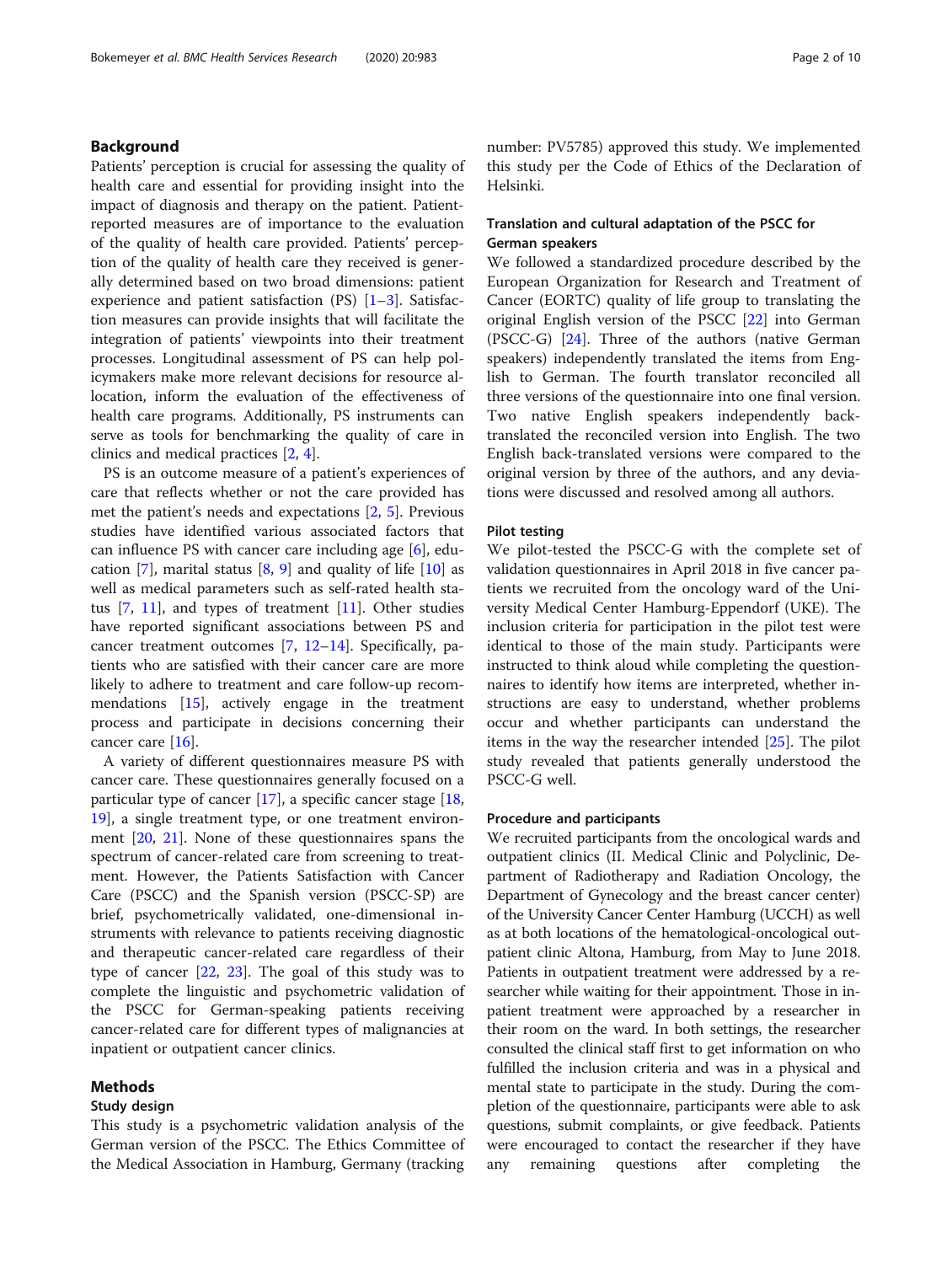questionnaire using the contact information included in the informed consent forms. All participants read and provided signed informed consent before participating in the study. The inclusion criteria for this study were: age > 18 years; diagnosis of cancer, and sufficient written and spoken knowledge of the German language to understand the study questionnaires.

## PSCC-G

Similarly to the original English version of the PSCC, the German version (i.e., PSCC-G) consists of 18 items. Participants responded to the PSCC on a 5-point Likert scale that ranged from  $1 =$  strongly agree' to  $5 =$  strongly disagree' [[22](#page-8-0)]. We inverted the direction of the response scale to range from  $1 =$  strongly disagree' to  $5 =$  strongly agree' for the PSCC-G based on participants' feedback from our pilot study. The original English PSCC is a one-dimensional scale and explained 62% of the variance in satisfaction with cancer-related care [\[22\]](#page-8-0). The original versions of the PSCC in English and Spanish (i.e., PSCC-SP) are both reliable and valid measures [[22](#page-8-0), [23](#page-8-0)].

## Additional measures

We used subscales from the following validated selfreport questionnaires to measure additional dimensions of cancer patients' satisfaction with care. The subscale 'satisfaction with information provided by physicians of the Recherché Evaluative sur la Performance de Réseau de Santé-German version (RESPERES-G) questionnaire was used to measure informational satisfaction. The RESPERES-G is a German translation of a French questionnaire [\[26\]](#page-8-0) that was psychometrically validated with German cancer patients (Sautier et al., submitted). The subscale 'satisfaction with information provided by physicians' had a good internal consistency ( $\alpha$  = .88). All items were scored on a five-point-response scale ranging from '1 = bad' to '5 =  $excellent'$ .

We used the following three subscales from the German version of the Patient Satisfaction and Quality in Oncological Care (PASQOC) questionnaire [[9,](#page-8-0) [27\]](#page-8-0): 1) co-management and shared decision making; 2) nursing staff and other practice assistants; 3) involvement of family members and friends. The majority of items referred to the experience of the patient. The answers were on different nominal or ordinal scales (e.g., If you had questions, did you get answers you could understand? The response options were Yes, always – Sometimes –  $No - I$  did not need/want this). Additionally, some of the items were rating questions (e.g., How would you rate the compassion and kindness of the nurse towards you? The response options included Bad – Reasonable – Good - Very good – Excellent) [\[9](#page-8-0), [27](#page-8-0)]. We changed the response options of the three subscales to a five-point response scaling that ranged from  $1 = I$  strongly agree' to ' $5 = I$  strongly disagree' as recommended by participants from our pilot study.

Additionally, we assessed the sociodemographic and clinical characteristics of participants. Sociodemographic variables included age, sex, marital status, education, and professional situation. The clinical characteristics variables included the types of cancer, treatment modalities, comorbidity, and self-perceived health status) of the participants. Participants' self-perceived health status was determined using the global assessment health ("How would you rate your overall health during the past week") of the German Version of the EORTC QLQ-C30 [[28\]](#page-8-0). Appendix [1](#page-7-0) contains an overview of all of the instruments and subscales used.

## Data analysis

We used IBM SPSS Statistics version 25 for our statistical analyses. We excluded cases with more than 30% of the PSCC-G items missing, leading to the exclusion of 19 cases [[29](#page-8-0)]. We used descriptive statistics (i.e., means, standard deviations (SD), frequencies) to characterize the sample. We assessed item properties, internal consistency, factorial validity, and convergent validity to determine the psychometric properties of the PSCC-G, assessed. Item analysis included item means, SD, accept-ance (% missing per item) [[30](#page-9-0)], skewness  $(+3, -3)$ thresholds  $[31]$  $[31]$ ), the observation of a ceiling effect (i.e., cut-off per item = 50% or more answering with the maximum value), and the corrected item-total correlations (.40 threshold) [\[32\]](#page-9-0). We imputed missing values using the expectation-maximization algorithm.

We calculated Cronbach's coefficient alpha to determine the internal consistency of the PSCC-G.

For the evaluation of the factorial structure we primarily performed a confirmatory (CFA) and – in case of an insufficient model fit – a complementary exploratory factor analysis (EFA). The model for the CFA was based on the factorial structure of the PSCC and PSCC-Sp [[22](#page-8-0), [23\]](#page-8-0). To assess the goodness of fit of the data to the original one-dimensional model, we performed a maximum likelihood CFA. We examined the model chi-square, the comparative-fit-index (CFI), the root mean square error of approximation (RMSEA), the Standardized Root Mean Square Residual (SRMR) and the Tucker–Lewis Index (TLI). The CFI and TLI should be close to or > .95, the SRMR is recommended to be close to or < .09 and the RMSEA should be  $< .06$  [\[33](#page-9-0)]. We also examined the factor loadings, following Comrey and Lee's [[34](#page-9-0)] recommendations (i.e.,  $\ge$  .71 = excellent, .64–.70 = very good, .55–.63 = good, .46–.54 = fair, and .32–.45 = poor). Factor loadings below .32 were regarded as too low because such factor can only explain approximately 10% of the variance in the variable. Hence, we would not have considered these items further  $[34]$ . The CFA was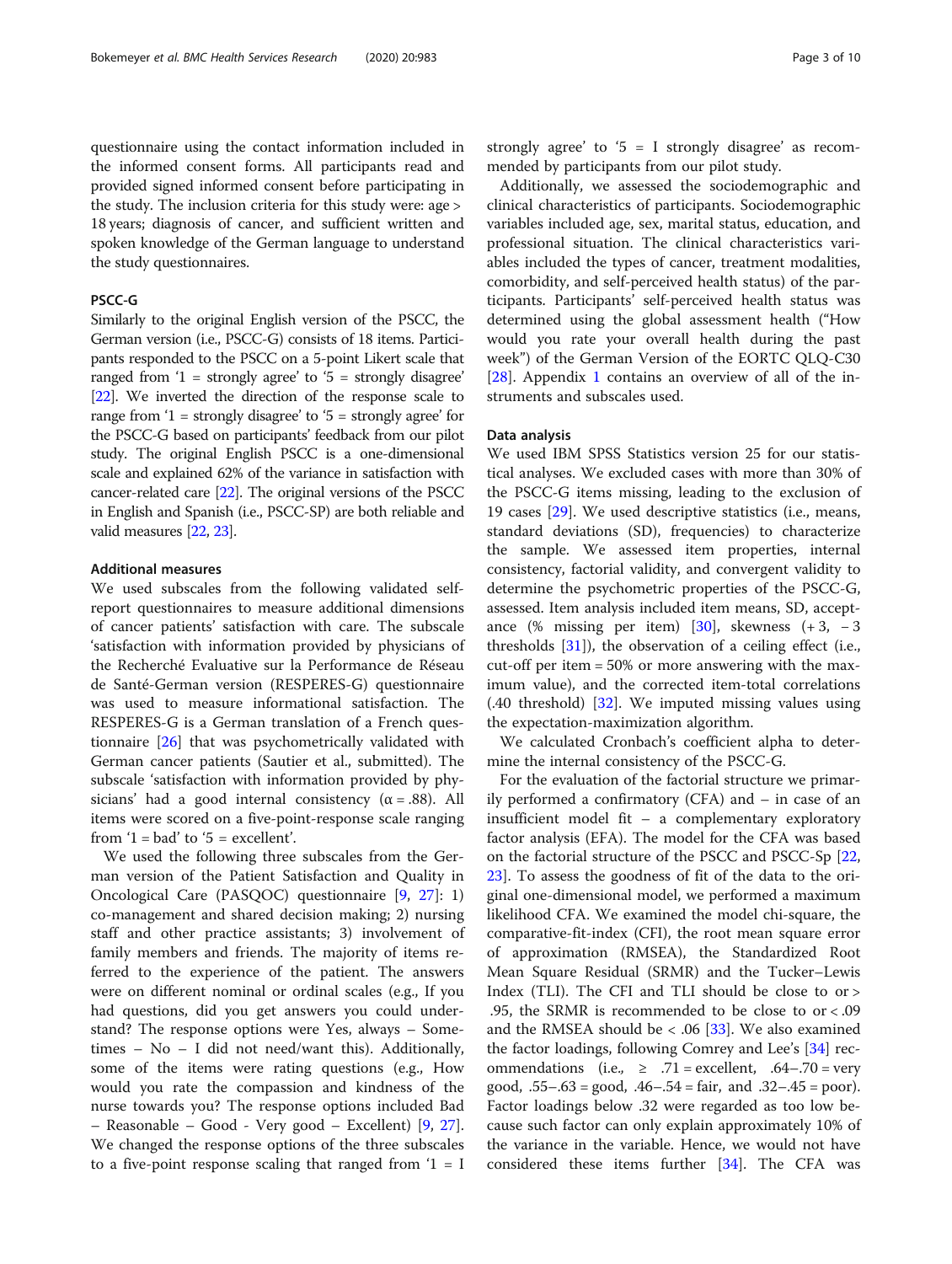performed using IBM-AMOS 24.0. Since the predicted one-factor structure of the original English version [[22](#page-8-0)] was not fully confirmed by the CFA, an additional EFA was conducted. Principal axis analysis was selected as the extraction method for the EFA. The number of factors to be extracted was determined by factor eigenvalues (λ) above 1.0 and examination of the scree-plot. Factor loadings for the EFA were also interpreted using Comrey and Lee's [[34](#page-9-0)] recommendations. We used the Kaiser–Meyer–Olkin value (KMO) in determining the suitability of the data [\[35](#page-9-0)].

To measure convergent validity, we calculated correlations (Pearson's correlation coefficient) between the PSCC-G and the subscales satisfaction with information provided by physicians of the RESPERES-G questionnaire and the PASQOC subscales co-management, shared decision making, nursing staff, and other practice assistants, and involvement of family members and friends.

In the multiple regression analysis we investigated whether socio-demographic (age, sex, education, marital status) or medical variables (self-perceived health status and treatment setting), predict PS with cancer-related care (PSCC-G total score). The categorical variables were dummy coded. For categorical variables with more than two characteristics, we chose one base-category that was not included in the model. We conducted a priori power calculation for the planned multiple regression analyses by using G\*Power [[36\]](#page-9-0). Based on this analysis, we concluded that data from 400 patients must be available for the study. This number of patients was sufficient to demonstrate a correlation with small to a medium effect size of  $R = .20$  with an 80% power and a level of significance set at alpha = 0.05 in a multiple linear regression analysis with 10 predictor variables.

## Results

## Results of the translation

For the most part, the two English back translations of the reconciled German version were similar to the English original. Only small adjustments seemed to be necessary for items 11, 12, and 14. These three items were simplified to more appropriately match lower literacy levels. The translation of generic terms with multiple meanings and no exact equivalent in the German language, such as 'care' (items 9, 10, 14, 15, 16, and 17) were the most challenging. The terms used in German translation were treatment (Behandlung) and services (Leistungen).

## Sociodemographic and medical characteristics of the sample

Overall, 394 participants with a mean age of 57.1 years (range 19–85) participated in the study (Table [1](#page-4-0)). Slightly more males (57%) than females (43%) participated in the study. About one-third of participants had a University degree (32%). Most of the participants were married (64%) or lived in a committed relationship. The most often reported cancer diagnosis in this sample were lymphoma (15%), breast cancer (13%), and prostate cancer (13%). The majority of participants had a localized disease status (60%). The mean self-perceived health status during the last week was 4.6 (with response options ranging from " $1 = \text{very poor" to "7 = excellent") with a median of 5.0.}$ About one-third of participants (32%) reported having no comorbidities. The most common reported comorbidities were heart diseases or circulation disturbances (13%), followed by endocrine disorders (8%).

## Item analysis

Table [2](#page-5-0) shows the results of the items analysis. Sixteen items had less than 5% missing values. Additionally, item 16 had the most missing values, with 35 participants not completing it. Item 2 had zero missing values. The means of all 18 items ranged from 3.50 (item 16) to 4.59 (items 2). The corrected item-total correlation ranged from 0.36 to 0.77. Item 16 and 18 had a corrected itemtotal correlation below 0.40 [\[32](#page-9-0)]. All 18 items had a negative skew, indicating that most of the scores are above the mean  $[31]$ . None of the skew scores were above minus three  $[31]$  $[31]$ . Item 2 and item 17 had high skewness, with 66% or 51% providing a 'Strongly Agree' response, respectively. The other items did not show any ceiling effects.

## Confirmative factor analysis

CFA was conducted on the 18 items of the PSCC-G with all items loading onto a single latent variable. Fit indices values were found to be:  $\chi^2$  (df = 135) = 651.06, p < .001, CFI = .86, TLI = .84, RMSEA = .10 with  $90\%$  CI = .09-.11, SRMR = .06. Fifteen items had good, very good or excellent loadings (standardized regression weights) on the one factor. Item 16 and item 18 had poor loadings and item 8 had a fair loading [[34](#page-9-0)].

#### Explorative factor analysis

The Kaiser-Meyer-Olkin (KMO) measure of sampling adequacy, KMO = .93, indicated that the 18 items had an adequate common variance for factor analysis. The results of the initial principal axis analysis revealed three factors with eigenvalues above 1.0 (8.27, 1.29, 1.03), which explained 43.40, 4.34, and 3.13% of the total cumulative variance (50.87%). The scree-plot showed a steep cut-off from the primary factor to the secondary factor, which suggested the extraction of one primary factor. See Table [3](#page-5-0) for the individual loadings for the one-factor solution. Briefly, 15 items had good, very good, or excellent factor loadings.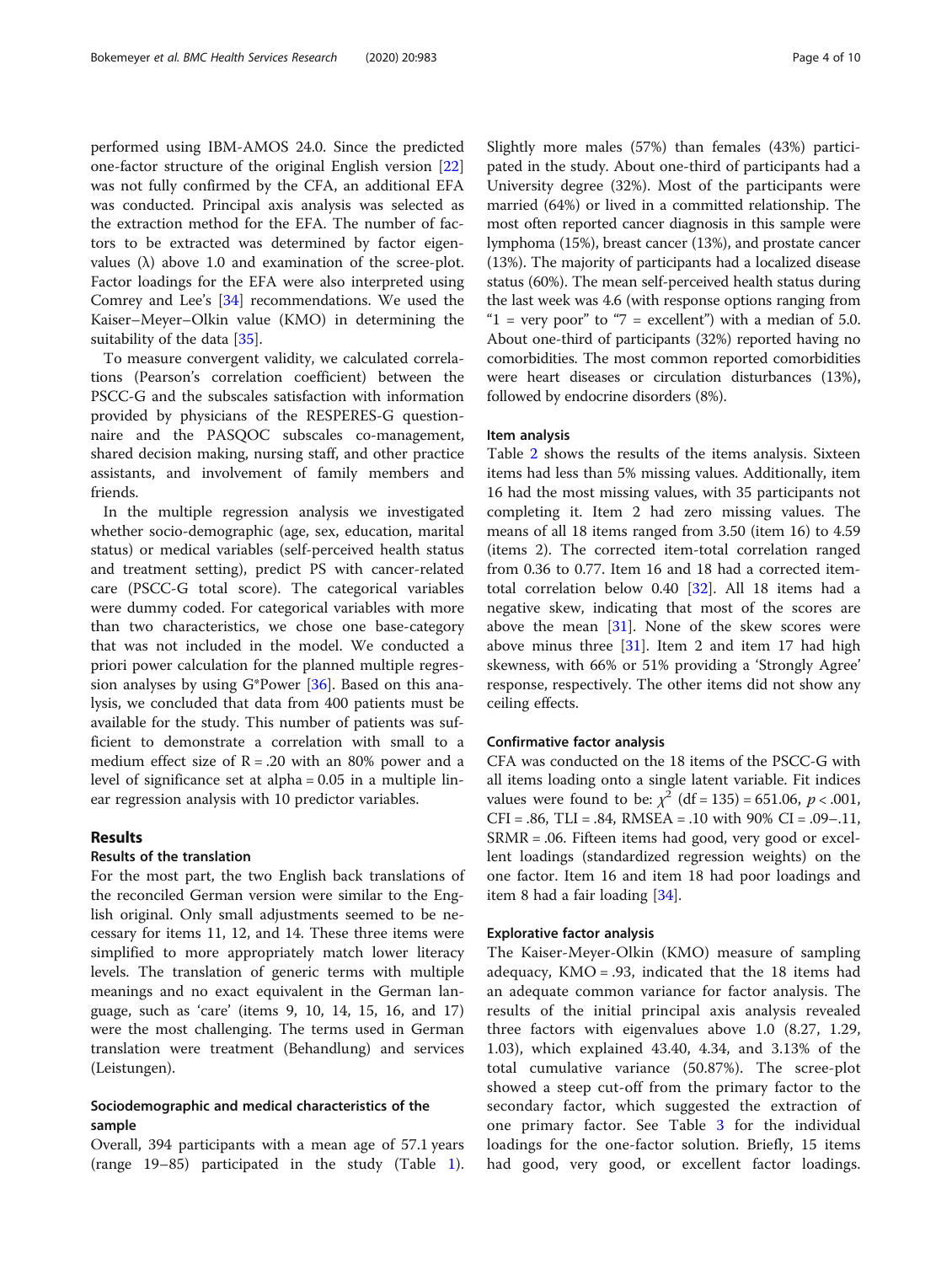<span id="page-4-0"></span>Table 1 Sociodemographic and medical characteristics of the participants ( $N = 399$ )

| <b>Table 1</b> Sociodemographic and medical characteristics of the |
|--------------------------------------------------------------------|
| participants ( $N = 399$ ) (Continued)                             |

|                                                                 | n   | %           |
|-----------------------------------------------------------------|-----|-------------|
| Age in Years                                                    |     |             |
| Mean (SD)                                                       | 394 | 57.1 (15.7) |
| Sex                                                             |     |             |
| Female                                                          | 170 | 42.6        |
| Male                                                            | 228 | 57.1        |
| Missing values                                                  | 1   | 0.3         |
| Highest educational degree                                      |     |             |
| University                                                      | 126 | 31.6        |
| 13 years of school education                                    | 75  | 18.8        |
| 10 years of school education                                    | 119 | 29.8        |
| 8 or 9 years of school education                                | 72  | 18.0        |
| No school certificate after 8 or 9 years<br>of school education | 3   | 0.8         |
| Missing values                                                  | 4   | 1.0         |
| Marital Status                                                  |     |             |
| Married, committed relationship                                 | 257 | 64.4        |
| Single                                                          | 79  | 19.8        |
| Widowed                                                         | 24  | 6.0         |
| Divorced/living separated                                       | 36  | 9.2         |
| Missing values                                                  | 3   | 0.8         |
| Professional situation                                          |     |             |
| Retired                                                         | 173 | 43.3        |
| Working full-time                                               | 127 | 31.8        |
| Working part-time                                               | 37  | 9.4         |
| Unemployed                                                      | 20  | 5.0         |
| Other                                                           | 40  | 10.0        |
| Missing values                                                  | 2   | 0.5         |
| Treatment setting                                               |     |             |
| Outpatient                                                      | 332 | 83.2        |
| Inpatient                                                       | 64  | 16.0        |
| Missing values                                                  | 3   | 0.8         |
| Cancer type <sup>a</sup>                                        |     |             |
| Lymphoma                                                        | 59  | 14.8        |
| Breast                                                          | 53  | 13.3        |
| Prostate                                                        | 50  | 12.5        |
| Leukemia                                                        | 37  | 9.3         |
| Lung                                                            | 28  | 7.0         |
| Brain                                                           | 25  | 6.3         |
| Myeloma                                                         | 19  | 4.8         |
| Mouth, throat, esophagus                                        | 18  | 4.5         |
| Colon                                                           | 18  | 4.5         |
| Pancreas                                                        | 18  | 4.5         |
| Other                                                           | 174 | 43.9        |
| Missing values                                                  | 15  | 3.8         |
|                                                                 |     |             |

n % Self-perceived Health Status b Mean (SD) 394 4.6 (1.3) Comorbidities<sup>a</sup> No comorbidity 127 32.2 Heart diseases or diseases of the circulatory system 52 13.2 Endocrine diseases 33 8.4 Diseases of the musculoskeletal system and inflammatory diseases 31 7.8 Diseases of the respiratory system 31 7.8 Skin diseases 23 5.8 Other diseases 98 24.8

<sup>a</sup>multiple selection possible

 $<sup>b</sup>$ range from 1 = "very poor" to 7 = "excellent"</sup>

Additionally, the extraction factor showed that Item 8 had a fair factor loading, and Item 16 and Item 18 had poor factor loadings [[37\]](#page-9-0).

We further tested the PSCC-G as a one-dimensional scale based on the results of the scree-test of the EFA and the results of the CFA.

## Internal consistency and convergent validity of the PSCC-G

Our analysis revealed a Cronbach alpha of 0.92 for the PSCC-G. The score on the PSCC-G correlated significantly  $(p < .01)$  with the Satisfaction with the information provided by physicians subscale of RESPERES-G questionnaire (Pearson's  $r = .57$ ), and the comanagement and shared decision making (Pearson's  $r =$ .79), nursing staff and other practice assistants (Pearson's  $r = .54$ ), and involvement of family members and friends (Pearson's  $r = .58$ ) subscales of the PASQOC.

## Regression analysis predicting PSCC-G scores

The findings showed that the model explained approximately 17% of the variance in PS (Table [4](#page-6-0)). Sex, age, and perceived health status significantly predicted the PSCC-G total score. Specifically, being male, older, and having a higher self-perceived health status were associated with higher scores on the PSCC-G, indicating higher satisfaction with cancer care.

## **Discussion**

Overall, the results indicate that PSCC-G is a psychometrically valid one-dimensional instrument, which is sufficiently able to measure cancer patients' satisfaction with cancer-related care in inpatient and outpatient settings.

The translation of the questionnaire had followed the comprehensive EORTC guidelines. As a result, only small adjustments were necessary, indicating that the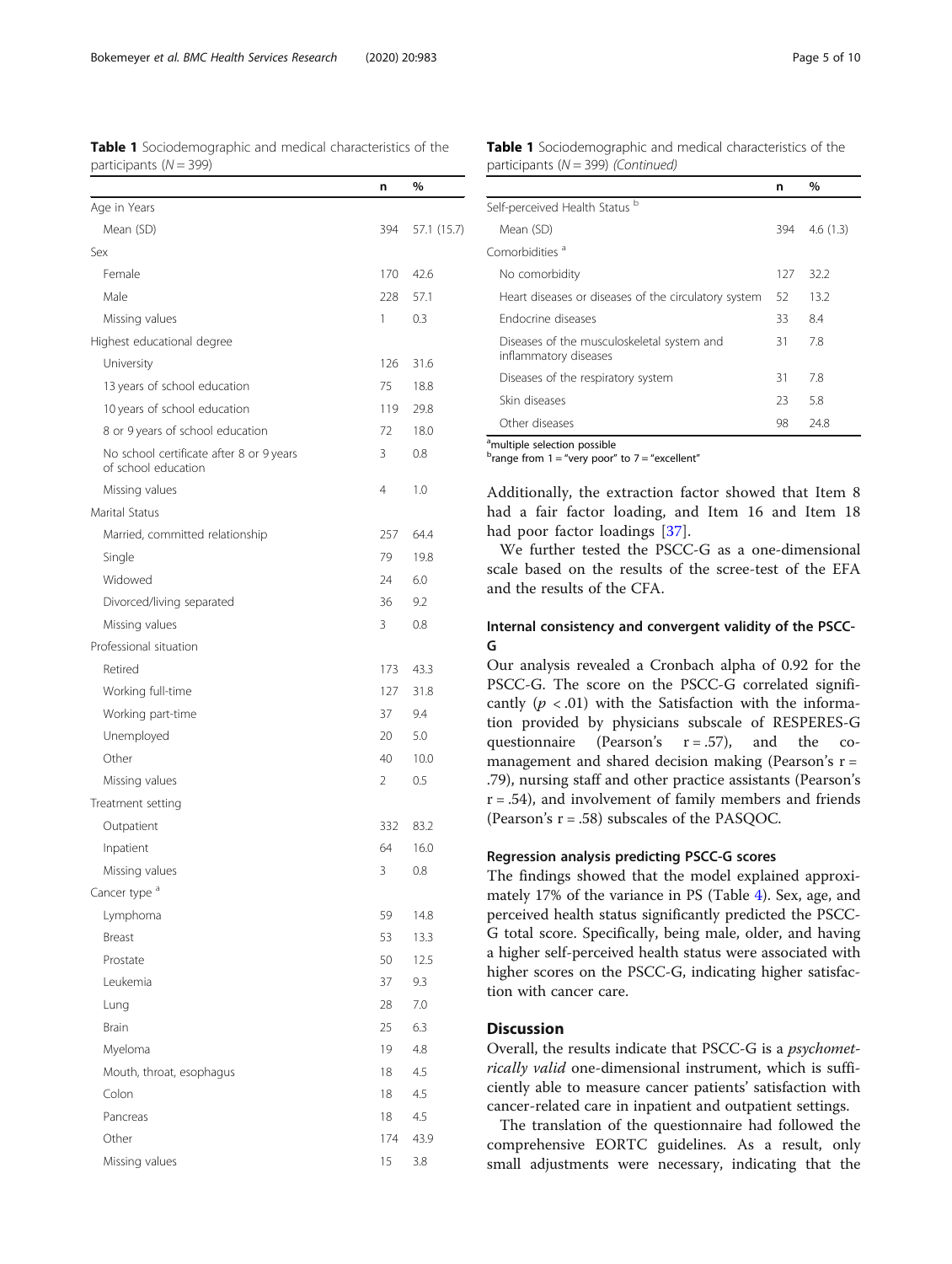<span id="page-5-0"></span>

| Item                                                                   | Acceptance<br>$%$ missing) | Mean | <b>SD</b> | Corrected item-<br>total correlations | <b>Skewness</b> | Ceiling<br>effect (%) |
|------------------------------------------------------------------------|----------------------------|------|-----------|---------------------------------------|-----------------|-----------------------|
| 1. I felt that my health concerns were understood                      | 0.8                        | 4.30 | 0.81      | .68                                   | $-1.24$         | 46.9                  |
| 2. I felt that I was treated with courtesy and respect                 | 0.0                        | 4.59 | 0.67      | .56                                   | $-1.97$         | 66.4                  |
| 3. I felt included in decisions about my health                        | 1.5                        | 4.12 | 0.99      | .62                                   | $-1.15$         | 42.6                  |
| 4. I was told how to take care of myself                               | 1.8                        | 3.71 | 1.19      | .66                                   | $-0.65$         | 30.6                  |
| 5. I felt encouraged to talk about my personal health concerns         | 1.8                        | 3.85 | 1.14      | .66                                   | $-0.86$         | 34.3                  |
| 6. I felt I had enough time with my doctor                             | 1.8                        | 4.03 | 1.07      | .70                                   | $-1.18$         | 39.1                  |
| 7. My questions were answered to my satisfaction                       | 0.8                        | 4.17 | 0.96      | .77                                   | $-1.26$         | 44.1                  |
| 8. Making an appointment was easy                                      | 1.0                        | 4.16 | 0.96      | .45                                   | $-1.13$         | 45.1                  |
| 9. I knew what the next step in my care would be                       | 2.3                        | 4.24 | 0.92      | .60                                   | $-1.29$         | 47.9                  |
| 10. I feel confident in how I deal with the health care system         | 1.5                        | 3.85 | 1.01      | .58                                   | $-0.80$         | 27.8                  |
| 11. I was able to get the advice I needed about my health issue        | 1.5                        | 4.09 | 0.87      | .77                                   | $-0.93$         | 35.6                  |
| 12. I knew who to contact when I had a question                        | 1.3                        | 4.14 | 0.98      | .65                                   | $-1.17$         | 43.6                  |
| 13. I received all service I needed                                    | 4.2                        | 4.36 | 0.82      | .61                                   | $-1.59$         | 49.9                  |
| 14. I am satisfied with the care I received                            | 2.0                        | 4.34 | 0.80      | .71                                   | $-1.34$         | 48.9                  |
| 15. The doctors seemed to communicate well about my care               | 1.5                        | 4.17 | 1.01      | .74                                   | $-1.19$         | 47.8                  |
| 16. I received high quality care from my regular doctor                | 8.7                        | 3.50 | 1.42      | .36                                   | $-0.57$         | 29.8                  |
| 17. I received high quality care from my specialist                    | 4.5                        | 4.31 | 0.94      | .62                                   | $-1.65$         | 50.6                  |
| 18. My regular doctor was informed about the results of the test I got | 5.0                        | 4.06 | 1.20      | .36                                   | $-1.31$         | 45.9                  |

PSCC is already a questionnaire specific for cancer care, which appears to be transferable to different languages and cultures without larger difficulty.

of the questionnaire. Items 16 and 18 were the only items with more than 5% missing values [[30](#page-9-0)].

The PSCC-G was well accepted in the study sample, which indicates an appropriate understandable translation

The results revealed a sufficient convergent validity of the PSCC-G. The correlation with conceptually related constructs were all above  $r = .50$  [\[38\]](#page-9-0). All items had good

| Table 3 Factor loadings of a principal axis EFA (one factor solution) |  |  |  |  |
|-----------------------------------------------------------------------|--|--|--|--|
|                                                                       |  |  |  |  |

| No  | Item                                                               | Factor 1 |
|-----|--------------------------------------------------------------------|----------|
| 7.  | My questions were answered to my satisfaction                      | .81      |
| 11. | I was able to get the advice I needed about my health issue        | .80      |
| 15. | The doctors seemed to communicate well about my care               | .77      |
| 14. | I am satisfied with the care I received                            | .76      |
| 6.  | I felt I had enough time with my doctor                            | .75      |
| 1.  | I felt that my health concerns were understood                     | .72      |
| 12. | I knew who to contact when I had a question                        | .68      |
| 4.  | I was told how to take care of myself                              | .68      |
| 5.  | I felt encouraged to talk about my personal health concerns        | .68      |
| 3.  | I felt included in decisions about my health                       | .66      |
| 13. | I received all the service I needed                                | .64      |
| 9.  | I knew what the next step in my care would be                      | .63      |
| 17. | I received high quality care from my specialist                    | .62      |
| 10. | I feel confident in how I deal with the health care system         | .61      |
| 2.  | I felt that I was treated with courtesy and respect                | .60      |
| 8.  | Making an appointment was easy                                     | .47      |
| 16. | I received high quality care from my regular doctor                | .35      |
| 18. | My regular doctor was informed about the results of the test I got | .35      |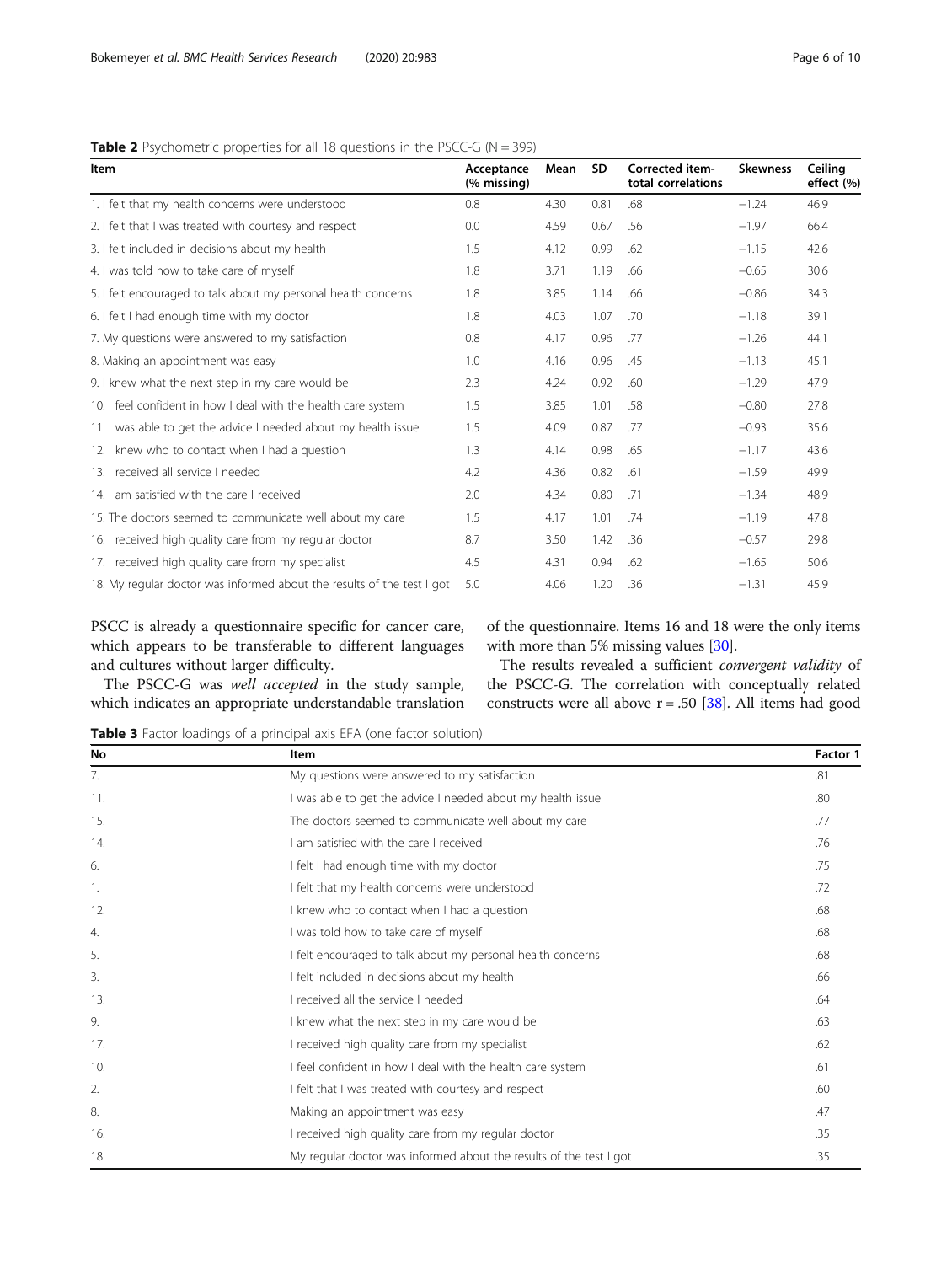<span id="page-6-0"></span>

|  |  | Table 4 Results of Multiple Regression Analysis for Variables predicting Patients' Satisfaction (N = 379) |  |  |
|--|--|-----------------------------------------------------------------------------------------------------------|--|--|
|  |  |                                                                                                           |  |  |

|                                                     | В       | SE   | Exp(B)  | p       |
|-----------------------------------------------------|---------|------|---------|---------|
| Female sex                                          | $-2.50$ | 1.10 | $-0.10$ | .02     |
| Age                                                 | 0.23    | 0.04 | 0.31    | < 0.001 |
| Living with partner (vs living alone)               | 1.21    | 1.18 | 0.05    | .30     |
| Perceived health status                             | 2.40    | 0.41 | 0.27    | < 0.001 |
| University degree (vs. 9 years of school education) | $-0.58$ | 1.62 | $-0.02$ | .72     |
| 13 years of school education (vs. 9 years)          | .83     | 1.83 | 0.03    | .65     |
| 10 years of school education (vs 9 years)           | 1.663   | 1.62 | 0.07    | .30     |
| Inpatient treatment (vs outpatient treatment)       | $-2.11$ | 1.47 | $-.07$  | .15     |

Adjusted  $R^2 = .17$  ( $p < .001$ )

corrected item-total correlations except for items 16 and 18 [\[32\]](#page-9-0). Consistent with previous satisfaction measures, we observed a skewing or tendency towards the higher end of satisfaction [[20](#page-8-0), [26,](#page-8-0) [39\]](#page-9-0). Items 2 and 17 showed a pronounced ceiling effect. However, the skewness values of the two items do not meet the criteria to classify them as extreme [\[31\]](#page-9-0). Possible strategies for the reduction of the ceiling effect when measuring PS are among others the utilization of visual analogue scales [\[40](#page-9-0)] or changing the response format to a format with e.g. 3 positive and 2 negative choices [[41](#page-9-0)]. The predicted one-factor structure of the original English version [\[22\]](#page-8-0) could not be fully confirmed by the CFA. The fit indices for CFA using a onedimensional model were close to but did not meet suggested cut off values [[33](#page-9-0)]. Fifteen items had good, very good, or excellent factor loadings, however items 16 and 18 had only poor loadings on the extracted factor of the EFA, which suggests that these items may form a further subscale [[34](#page-9-0), [37\]](#page-9-0). However, we still believe that the onedimensional model is the best fit for the instrument for several reasons. The scree-plot suggested one primary factor. It is also not recommended to build a subscale with just two items [\[42,](#page-9-0) [43](#page-9-0)], the second factor only explained 4% of the variance and the one-dimensional instrument had a high internal consistency [\[44\]](#page-9-0).

An explanation for the reoccurring difficulties with items 16 and 18, which examine the cooperation between health care professionals working in oncology and the patients' regular doctors, might be related to the recruited patient population. About one-third of the participants were recruited in outpatient treatment while receiving their first-line therapy. These participants might not have been able to estimate the degree of cooperation among health care professionals as they have had no appointment with their general practitioner after being transferred rather recently to specific oncological care.

Our results suggest, that the PSCC-G can be utilized to measure satisfaction with cancer-related care in inpatient and outpatient facilities in all phases of the course of the disease and treatment, from screening to the completion of treatment. Given the lack of clear indications when the best moment for data collection is, we recommend that practical considerations should be taken into account to be able to include as many patients as possible. A potential field of application for the PSCC-G in research are intervention studies aiming at improving the quality of care for cancer patients with different types of cancer at different stages of their treatment. Additionally, the PSCC-G can be applied in cancer in- and outpatient care to inform the clinics about potential areas of improvement. For example, low scores on item 3 ("I felt included in decisions about my health") could indicate that the treating physicians do not give enough importance to shared decision making to meet the needs of the patient. However, the interpretation of results of PS questionnaires in this context should take into account, that variance in PS is also determined by different demands, expectations, and values of the patients [[2](#page-8-0), [45](#page-9-0)]. Furthermore, it could be reasonable to additionally use patient-reported experience measures (PREMS) which are also recommended as an important indicator of the quality of care [[2](#page-8-0)]. PREMS aim to collect information to what extent specific aspects of healthcare were provided and are thus more independent of the patient's perspective [\[46](#page-9-0), [47](#page-9-0)].

Compared to generic questionnaires the PSCC-G as a disease-specific questionnaire is more likely to be sensitive to detect small but important differences between cancer patients' satisfaction with cancer-related care [[48](#page-9-0)–[50](#page-9-0)]. Compared to the few existing and quite extensive PS questionnaires available in Germany it allows to compare cancer patients' satisfaction regardless of cancer type  $[17, 26]$  $[17, 26]$  $[17, 26]$  $[17, 26]$ , stage  $[18, 19]$  $[18, 19]$  $[18, 19]$  $[18, 19]$ , and type of treatment and treatment setting [\[9](#page-8-0), [20](#page-8-0), [21,](#page-8-0) [27\]](#page-8-0). Broader eligibility criteria were used in our study than in the English [[22](#page-8-0)] and Spanish validation studies [\[23\]](#page-8-0), which led to a more heterogeneous patient sample.

One main strength of this validation study is the large and heterogeneous study sample. By conducting a power analysis before data collection, we were able to recruit enough patients to reach sufficient statistical power for all planned and conducted analyses. Additionally, we think that heterogeneity may lead to higher generalizability of the results.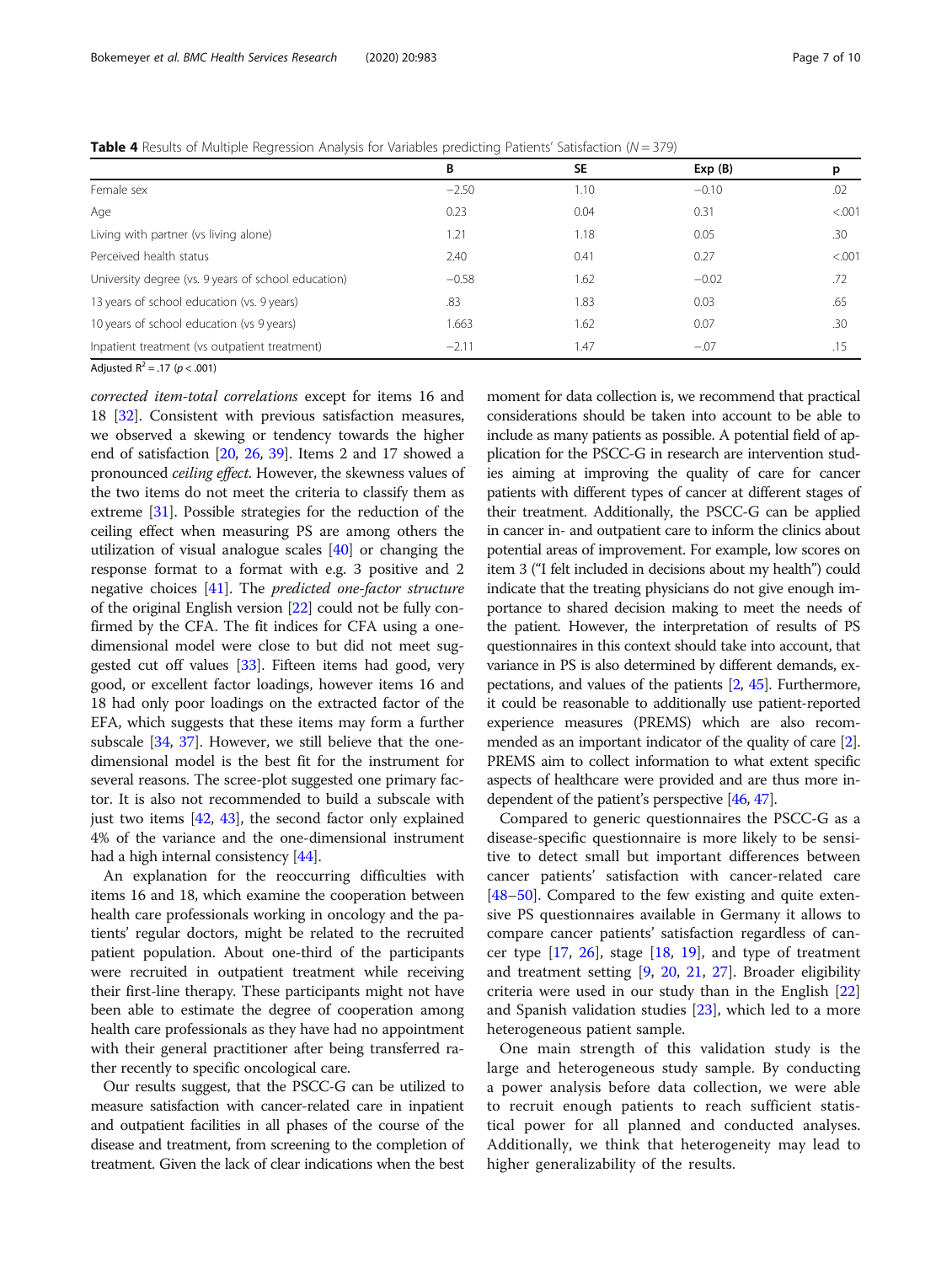<span id="page-7-0"></span>However, several limitations have to be discussed. First, the response scale of two instruments were changed because patients complained about the format during the pilot testing or had difficulty filling out the questionnaire. In the case of the PSCC-G, we changed the direction of the response scale from a descending ('strongly agree' to 'strongly disagree') to an ascending (strongly disagree to strongly agree) direction. Using an ascending direction might lead to slightly lower satisfaction scores [\[51\]](#page-9-0), possibly because of pseudoneglect, which is an attentional bias in participants that makes the left-sided features of a stimulus more salient than those on the right  $[52]$  $[52]$ . However, we think that potentially lower satisfaction scores only have a small influence on the validity of the PSCC-G. Lower satisfaction scores would have changed the results of the means, diminish skewness and ceiling effects, but would have had very little impact on the results of the factor analysis or convergent validity. In the case of the PASQOC we changed the answer scales due to recommendations by the patients of the pilot study to a consistent five-point response scaling. This might have had an impact on the answers and thus on the validity of the subscales of the PASQOC. Additional analyses showed that at least the internal consistency of all three subscales is still very high (co-management and shared decision making (6 items):  $\alpha$  = .91; nursing staff and other practice assistants (3 items):  $\alpha$  = .84; involvement of family members and friends (3 items):  $\alpha = .84$ ).

Second, because the response rate was not recorded, there might be a response bias towards patients, who are willing and capable to participate in a validation study, where it is necessary to answer a comprehensive set of questionnaires. This might have led to a sample with more patients with a higher education, thus potentially limiting the generalizability of the results, as patients with a high education might be more likely to report higher satisfaction with cancer care [\[7\]](#page-8-0). Nonetheless, the results of the multiple regression analysis did not indicate education to be a factor associated with the participants' satisfaction. Third, after consultation with the medical staff on the wards and outpatient clinics, patients in poor medical condition were mostly not included in the study. Since cancer patients with a lower health status might report lower satisfaction with care [[7,](#page-8-0) [11\]](#page-8-0), the satisfaction scores of the PSCC-G in this study were probably lower than the satisfaction scores of the entire population of cancer patients in the included clinics and wards.

Fourth, the time since the cancer diagnosis of the participants has not been recorded. As the PSCC-G, PSCC, and PSCC-SP were designed to address the broad domain of cancer-related care ranging from diagnostic testing to treatment process and completion [\[22](#page-8-0), [23\]](#page-8-0), it could be interesting to longitudinally compare satisfaction throughout the treatment.

Fifth, the translation of a questionnaire is always a potential source of bias. The main issue with translating the PSCC into German was the word "care". It is a generic term with multiple meanings and no exact equivalent in the German language. To minimize a potential translation bias we strictly adhered to the guidelines of the European Organization for Research and Treatment of Cancer (EORTC) and we pilot-tested the PSCC-G to identify potential misunderstandings [\[25](#page-8-0)]. In the pilot study, participants were asked to think aloud while completing the PSCC and we were under the impression that the term "care" was interpreted in the way it was intended.

## Conclusion

All things considered; the PSCC-G may prove to be useful for future investigations of PS in many German cancer patients. Future studies should examine the routine use of the PSCC-G in a larger clinical setting as well as its longitudinal use in different settings.

## Supplementary Information

The online version contains supplementary material available at [https://doi.](https://doi.org/10.1186/s12913-020-05838-7) [org/10.1186/s12913-020-05838-7.](https://doi.org/10.1186/s12913-020-05838-7)

Additional file 1: Appendix 1. Overview of all selected instruments and subscales.

#### Abbrevations

PSCC: Patient Satisfaction with Cancer Care; PSCC-G: Patient Satisfaction with Cancer Care-German; PASQOC: Patient Satisfaction and Quality in Oncology Care; RESPERES-60: Recherche Evaluative sur la Performance de Réseau de Sante; PS: Patient Satisfaction; EORTC: European Organization for Research and Treatment of Cancer; UKE: University Medical Center Hamburg-Eppendorf; UCCH: University Cancer Center Hamburg; PCC-SP: Patient Satisfaction with Cancer Care-Spanish; IBM: International Business Machines Corporation; SPSS: Statistical Package for the Social Sciences; SD: Standard Deviation; CFA: Confirmatory factor analysis; EFA: Exploratory factor analysis; CFI: Comparative-fit-index; RMSEA: Root mean square error of approximation; TLI: Tucker–Lewis Index; SRMR: Standardized Root Mean Square Residual; KMO: Kaiser-Meyer-Olkin

#### Acknowledgments

We thank our colleagues from the different departments at the University Medical Center Hamburg-Eppendorf (II. Medical Clinic and Polyclinic, Department of Gynecology, Department of Radiotherapy and Radiation Oncology, the Martini-Klinik) and the Hematological and Oncological outpatient clinics Hamburg Altona for letting us recruit patients and also providing insight that greatly assisted the research. A special thanks goes to Prof. Dr. Carsten Bokemeyer, Dr. Erik Engel, Prof. Dr. Markus Graefen, Dr. Bernd Flath, Prof. Dr. Volkmar Müller, Prof. Dr. Cordula Petersen, and PD Dr. Alexander Stein.

#### Authors' contributions

LLD, HS and CB planned the study and designed a concept, PJP provided the original english PSCC-intrument and helped throughout the whole process of validating the German version of the PSCC, FB aquatinted eligible patients. FB and LLD analyzed the data and all authors interpreted the results. HS and CB supervised and reviewed the work. All authors have approved the submitted version and agreed both to be personally accountable for the author's own contributions and to ensure that questions related to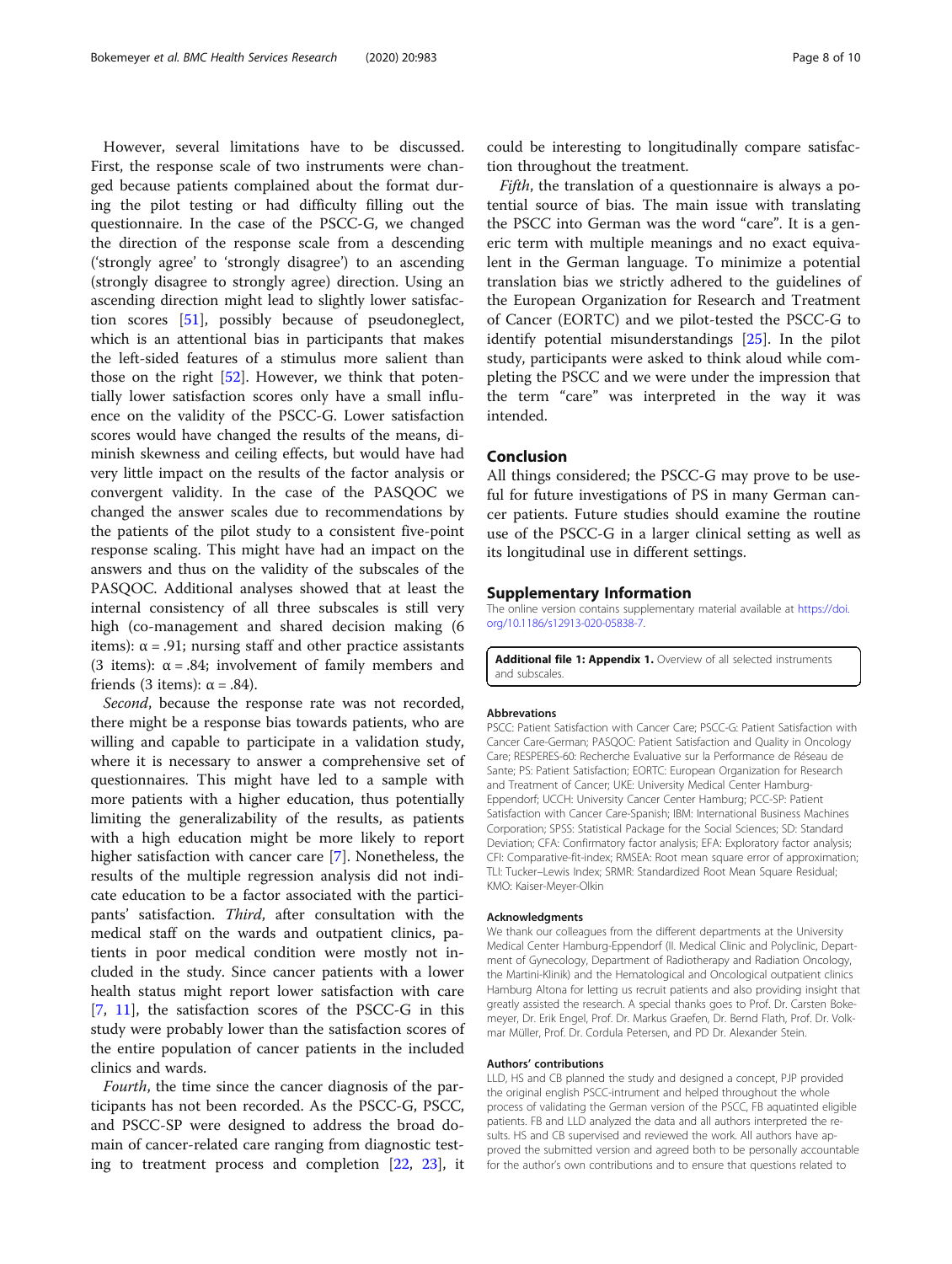<span id="page-8-0"></span>the accuracy or integrity of any part of the work, even ones in which the author was not personally involved, are appropriately investigated, resolved, and the resolution documented in the literature.

## Authors' information

The first authors (FB and LL) contributed equally to this work.

#### Funding

The present study was financed with own funds. Open Access funding enabled and organized by Projekt DEAL.

## Availability of data and materials

All of the data necessary for a meta-analysis are contained within the manuscript and its supplementary files. The datasets used and/or analysed during the current study are available from the corresponding author on reasonable request. The authors have full control of primary data and agree to allow the journal to review data if requested.

#### Ethics approval and consent to participate

All procedures performed in studies involving human participants were in accordance with the ethical standards of the Ethic Comittee Ärztekammer Hamburg (tracking number: PV5785) and with the 1964 Helsinki declaration and its later amendments or comparable ethical standards. Informed consent was obtained from all individual participants included in the study During the completion of the questionnaire, participants were able to ask questions, submit complaints, or give feedback. Patients were encouraged to contact the researcher if they have any remaining questions after completing the questionnaire using the contact information included in the informed consent forms. All participants read and provided signed informed consent before participating in the study.

## Consent for publication

Not applicable.

#### Competing interests

The authors declare that they have no competing interests.

#### Author details

<sup>1</sup>Department of Medical Psychology, University Cancer Center Hamburg, University Medical Center Hamburg-Eppendorf, Martinistraße 52, Hamburg, Hamburg, Germany. <sup>2</sup> Florida State University College of Medicine, Cancer Neurocognitive Translation Research Lab, Tallahassee, Florida, USA.

## Received: 28 January 2020 Accepted: 20 October 2020 Published online: 27 October 2020

#### References

- Kingsley C, Patel S. Patient-reported outcome measures and patientreported experience measures. BJA Educ. 2017;17(4):137–44.
- 2. Larson E, Sharma J, Bohren MA, Tuncalp O. When the patient is the expert: measuring patient experience and satisfaction with care. Bull World Health Organ. 2019;97(8):563–9.
- 3. Jenkinson C, Coulter A, Bruster S, Richards N, Chandola T. Patients' experiences and satisfaction with health care: results of a questionnaire study of specific aspects of care. Qual Saf Health Care. 2002;11(4):335–9.
- 4. Al-Abri R, Al-Balushi A. Patient satisfaction survey as a tool towards quality improvement. Oman Med J. 2014;29(1):3–7.
- Kruk ME, Gage AD, Arsenault C, Jordan K, Leslie HH, Roder-DeWan S, Adeyi O, Barker P, Daelmans B, Doubova SV, et al. High-quality health systems in the sustainable development goals era: time for a revolution. Lancet Glob Health. 2018;6(11):e1196–252.
- Mariano C, Hanson LC, Deal AM, Yang H, Bensen J, Hendrix L, Muss HB. Healthcare satisfaction in older and younger patients with cancer. J Geriatr Oncol. 2016;7(1):32–8.
- 7. Bredart A, Coens C, Aaronson N, Chie WC, Efficace F, Conroy T, Blazeby JM, Hammerlid E, Costantini M, Joly F, et al. Determinants of patient satisfaction in oncology settings from European and Asian countries: preliminary results based on the EORTC IN-PATSAT32 questionnaire. Eur J Cancer. 2007;43(2): 323–30.
- Feyer P, Kleeberg UR, Steingraber M, Gunther W, Behrens M. Frequency of side effects in outpatient cancer care and their influence on patient

satisfaction--a prospective survey using the PASQOC questionnaire. Support Care Cancer. 2008;16(6):567–75.

- 9. Kleeberg UR, Feyer P, Gunther W, Behrens M. Patient satisfaction in outpatient cancer care: a prospective survey using the PASQOC questionnaire. Support Care Cancer. 2008;16(8):947–54.
- 10. Bredart A, Razavi D, Robertson C, Didier F, Scaffidi E, Fonzo D, Autier P, de Haes JC. Assessment of quality of care in an oncology institute using information on patients' satisfaction. Oncology. 2001;61(2):120–8.
- 11. Nguyen T, Anota A, Bredart A, Monnier A, Bosset J, Mercier M. A longitudinal analysis of patient satisfaction with care and quality of life in ambulatory oncology based on the OUT-PATSAT35 questionnaire. BMC Cancer. 2014;14:42.
- 12. Gupta D, Markman M, Rodeghier M, Lis CG. The relationship between patient satisfaction with service quality and survival in pancreatic cancer. Patient Prefer Adherence. 2012;6:765–72.
- 13. Gupta D, Rodeghier M, Lis CG. Patient satisfaction with service quality as a predictor of survival outcomes in breast cancer. Support Care Cancer. 2014; 22(1):129–34.
- 14. Ilioudi S, Lazakidou A, Tsironi M. Importance of patient satisfaction measurement and electronic surveys: methodology and potential benefits. Int J Health Res Innov. 2013;1(1):67–87.
- 15. Jacobs JM, Pensak NA, Sporn NJ, MacDonald JJ, Lennes IT, Safren SA, Pirl WF, Temel JS, Greer JA. Treatment satisfaction and adherence to Oral chemotherapy in patients with Cancer. J Oncol Pract. 2017;13(5):e474–85.
- 16. Shabason JE, Mao JJ, Frankel ES, Vapiwala N. Shared decision-making and patient control in radiation oncology: implications for patient satisfaction. Cancer. 2014;120(12):1863–70.
- 17. Liberati A, Confalonieri C, Martino G, Talamini R, Tamburini M, Viola P, Tognoni G. Patients' assessment of quality of care: a survey of a group of breast cancer patients in Italy. Tumori. 1985;71(5):491–7.
- 18. Lo C, Burman D, Hales S, Swami N, Rodin G, Zimmermann C. The FAMCAREpatient scale: measuring satisfaction with care of outpatients with advanced cancer. Eur J Cancer. 2009;45(18):3182–8.
- 19. Teno JM, Lima JC, Lyons KD. Cancer patient assessment and reports of excellence: reliability and validity of advanced cancer patient perceptions of the quality of care. J Clin Oncol. 2009;27(10):1621–6.
- 20. Bredart A, Bottomley A, Blazeby JM, Conroy T, Coens C, D'Haese S, Chie WC, Hammerlid E, Arraras JI, Efficace F, et al. An international prospective study of the EORTC cancer in-patient satisfaction with care measure (EORTC IN-PATSAT32). Eur J Cancer. 2005;41(14):2120–31.
- 21. Lis CG, Rodeghier M, Gupta D. Distribution and determinants of patient satisfaction in oncology: a review of the literature. Patient Prefer Adherence. 2009;3:287–304.
- 22. Jean-Pierre P, Fiscella K, Freund KM, Clark J, Darnell J, Holden A, Post D, Patierno SR, Winters PC, Group PNRP. Structural and reliability analysis of a patient satisfaction with cancer-related care measure: a multisite patient navigation research program study. Cancer. 2011;117(4):854–61.
- 23. Jean-Pierre P, Fiscella K, Winters PC, Paskett E, Wells K, Battaglia T, Patient navigation research program G. Psychometric validation and reliability analysis of a Spanish version of the patient satisfaction with cancer-related care measure: a patient navigation research program study. Support Care Cancer. 2012;20(9):1949–56.
- 24. EORTC Quality of Life Group Translation Procedure. [https://qol.eortc.org/](https://qol.eortc.org/app/uploads/sites/2/2018/02/translation_manual_2017.pdf) [app/uploads/sites/2/2018/02/translation\\_manual\\_2017.pdf](https://qol.eortc.org/app/uploads/sites/2/2018/02/translation_manual_2017.pdf). Accessed 12 Dec 2018.
- 25. Collins D. Pretesting survey instruments: an overview of cognitive methods. Qual Life Res. 2003;12(3):229–38.
- 26. Defossez G, Mathoulin-Pelissier S, Ingrand I, Gasquet I, Sifer-Riviere L, Ingrand P, Salamon R, Migeot V. Satisfaction with care among patients with non-metastatic breast cancer: development and first steps of validation of the REPERES-60 questionnaire. BMC Cancer. 2007;7:129.
- 27. Kleeberg UR, Tews JT, Ruprecht T, Hoing M, Kuhlmann A, Runge C. Patient satisfaction and quality of life in cancer outpatients: results of the PASQOC study. Support Care Cancer. 2005;13(5):303–10.
- 28. Waldmann A, Schubert D, Katalinic A. Normative data of the EORTC QLQ-C30 for the German population: a population-based survey. PLoS One. 2013; 8(9):e74149.
- 29. Wirtz M. Über das Problem fehlender Werte: Wie der Einfluss fehlender Informationen auf Analyseergebnisse entdeckt und reduziert werden kann. Rehabilitation. 2004;43(02):109–15.